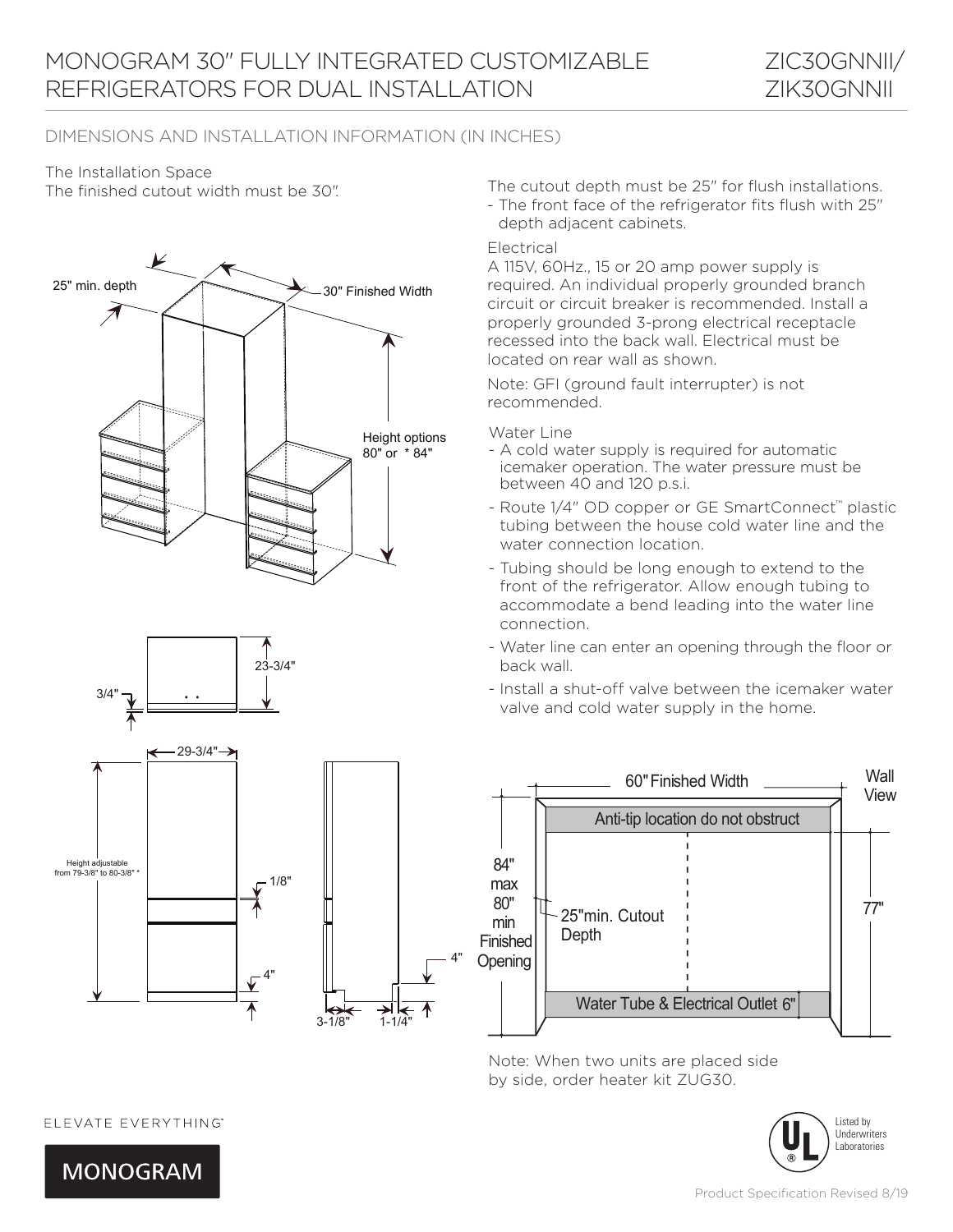

#### Customization Basics:

These refrigerators are factory set for a right hinged door swing. The door swing is reversible. Choose an RH model with hinge on the right side; the door swings left to right. Choose an LH model with hinge on the left side; the door will swing right to left.

#### Note:

For 84" panels, the top space behind the top panel can be enclosed with wood and stained by the cabinet maker to match adjacent cabinetry.

#### Door Handles

Custom handles of your choice, supplied by your cabinetmaker, can be installed. If desired, you may order the Monogram Contemporary or Pro stainless steel handle kits for custom panels.

Optional Accessory Kits

ZUG30: For side-by-side installation Minimalist Collection Handle Kit: ZKGC3H3CNSS motanatio  $\frac{1}{2}$ 

Statement Collection Handle Kit: ZKGC3H3PNSS

Door Swing Clearances

**The installation must allow for clearances to adjacent** The installation mast allow for clearances to adjace. with a 2-position door stop. The factory-set 115° door swing can be adjusted to 90° if clearance to adjacent cabinets or walls is restricted.  $m$ s are equip stallation must allow for o

#### Product Dimensions



Allow 17" minimum clearances for a full 115° door swing.

- 4" minimum clearance is required when the door swing is adjusted to 90°.
- See door swing illustrations to determine interaction with adjacent cabinets or countertops.



ELEVATE EVERYTHING

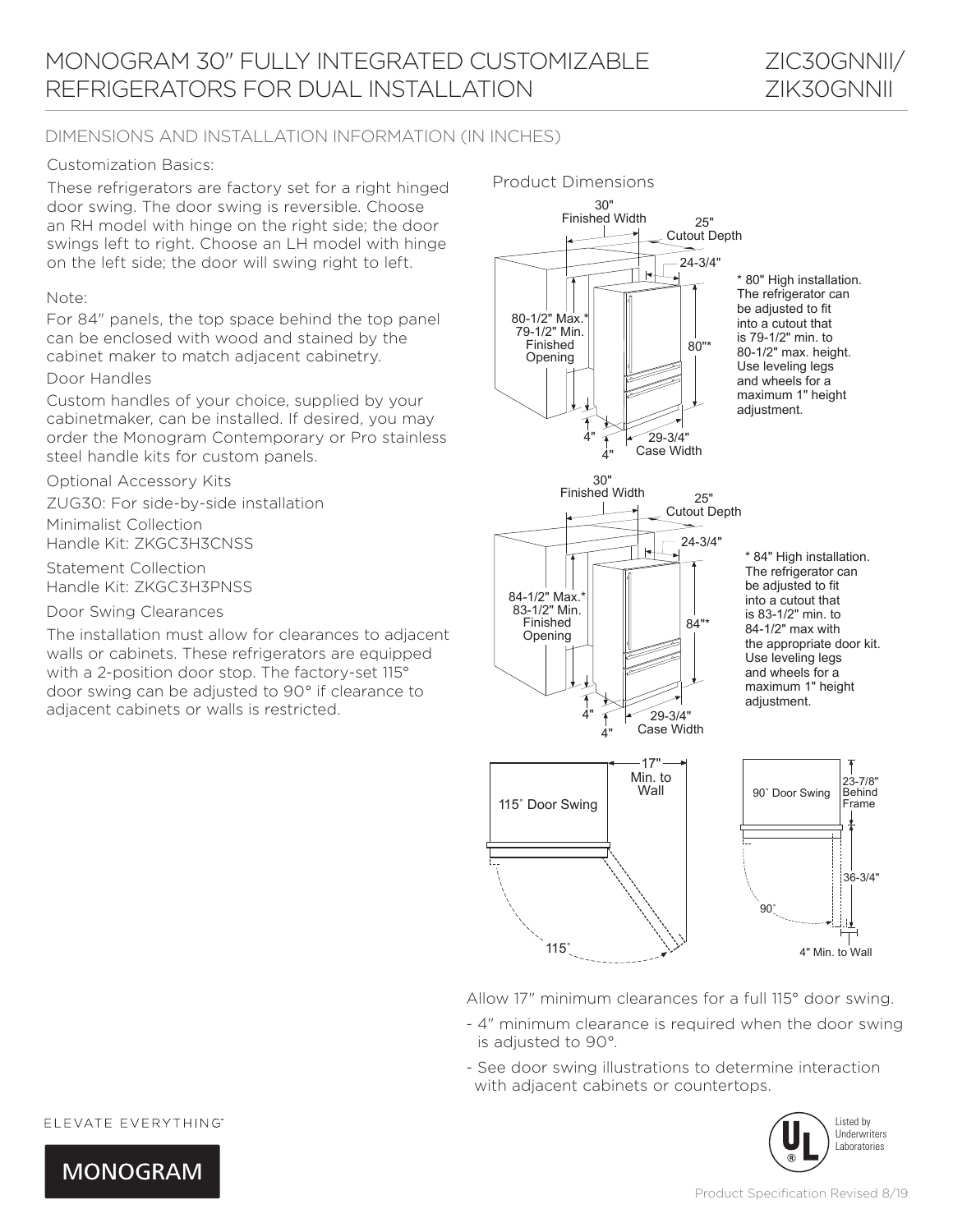ZIC30GNNII/ ZIK30GNNII

## DIMENSIONS AND INSTALLATION INFORMATION (IN INCHES)

SS PANEL ACCESSORY & DIMENSIONS 3/4"-Thick Solid Door Panel Options For 80" High Installation

- LH Solid SS Door Model ZKSSN809NLH
- RH Solid SS Door Model ZKSSN804NRH

For 84" High Installation the door panel is not reversible for the 84" installations. A left or righthand door panel accessory must be purchased.

- LH Solid SS Door Model ZKSSN849NLH
- RH Solid SS Door Model ZKSSN844NRH

Note: Each kit also contains matching freezer and cutomizable drawer panels and toekick.

3/4"-Thick Frame for Glass Door Options For 80" High Installation

- LH Glass Door Model ZKGSN809NLH
- RH Glass Door Model ZKGSN804NRH

For 84" High Installation The door panel is not reversible for the 84" installations. A left or righthand door panel accessory must be purchased. The top space behind the top panel can be enclosed with wood and stained by the cabinet maker to match adjacent cabinetry.

- LH Glass Door - Model ZKGSN849NLH

- RH Glass Door - Model ZKGSN844NRH Note: Each kit also contains matching freezer and convertible drawer panels and toekick.

Optional Accessory Kits#:

- Side-by-Side Installation Kit ZUG30
- Minimalist Collection Handle Kit: ZKGC3H3CNSS
- Statement Collection Handle Kit: ZKGC3H3PNSS





\*Pro style window is slightly smaller.



ELEVATE EVERYTHING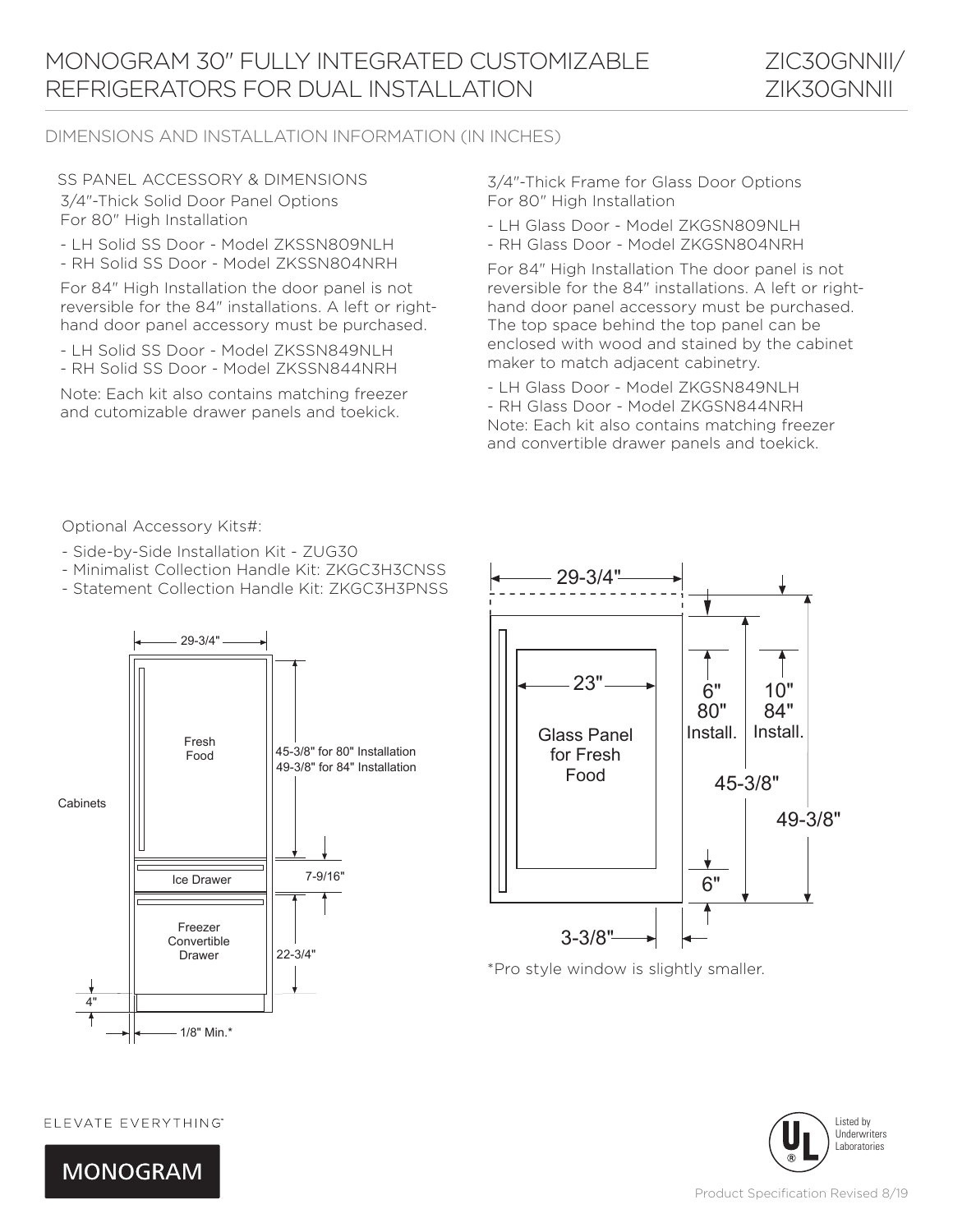80" High Fully Integrated Installation

29-3/4"

If you choose to install custom panels, they must be cut to the dimensions shown.

NOTE: This product is designed to handle 3/4" panels that are made of wood. 33-3/8" x 23" is the maximum opening for a glass window. The opening may be smaller if desired.



If you choose to install custom panels, they must be cut to the dimensions shown. The panels will attach to the door and drawers using a hook and bracket system. The top space behind the top panel can be enclosed with wood and stained by the cabinet maker to match adjacent cabinetry.

NOTE: This product is designed to handle  $3/4$ " panels that are made of wood.  $33-3/8$ " x  $23$ " is the maximum opening for a glass window. The opening may be smaller if desired.



Design Tip: Some amount of each panel will be visible on the interior side of the unit. It is recommended that both sides of each panel be finished.

Design Tip: If using custom panels, a custom toe kick should be considered. The bottom of case is white.



Design Tip: Some amount of each panel will be visible on the interior side of the unit. It is recommended that both sides of each panel be finished.

Design Tip: If using custom panels, a custom toe kick should be considered. The bottom of case is white.



### ELEVATE EVERYTHING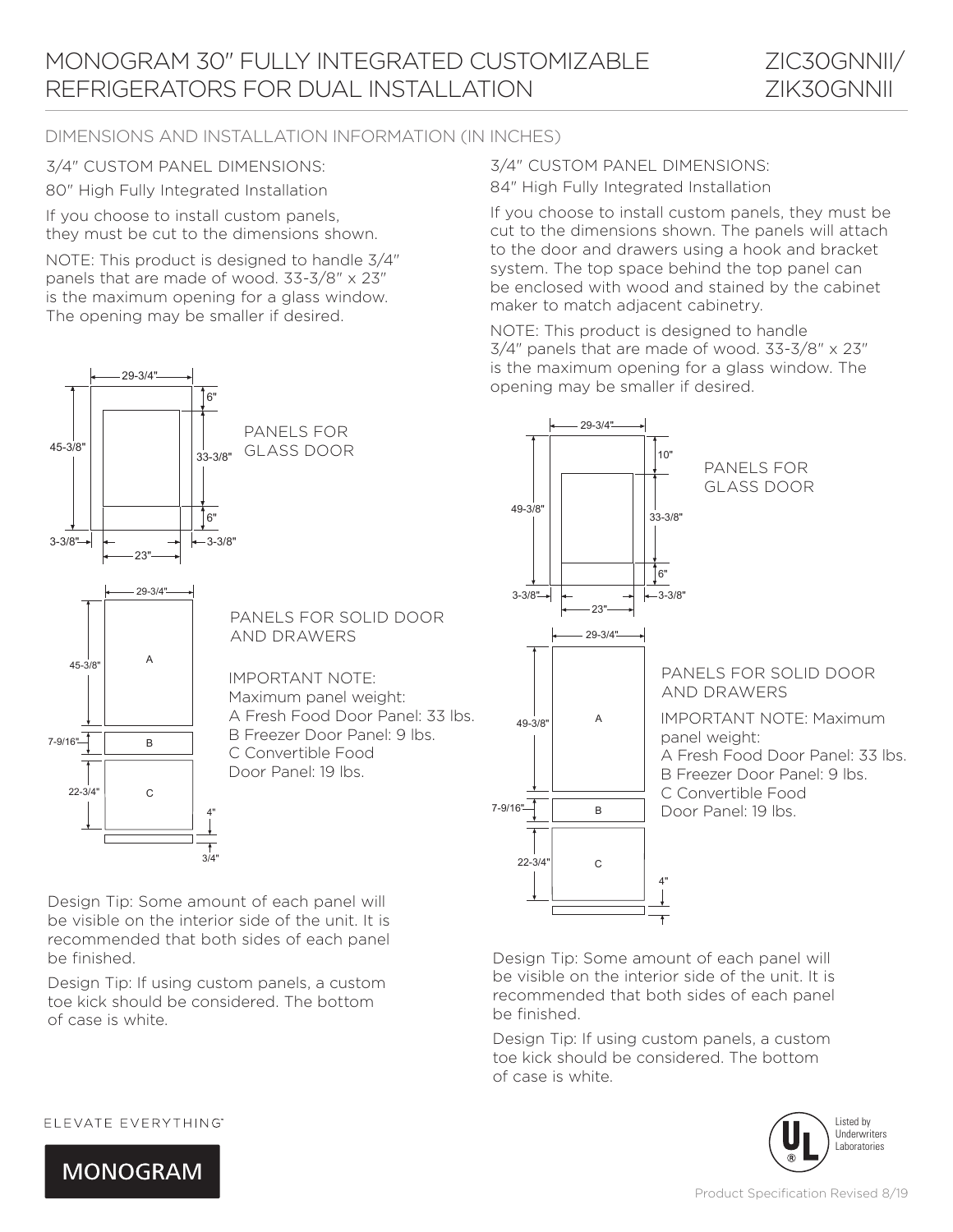# MONOGRAM 30" FULLY INTEGRATED CUSTOMIZABLE REFRIGERATORS FOR DUAL INSTALLATION

ZIC30GNNII/ ZIK30GNNII

## DIMENSIONS AND INSTALLATION INFORMATION (IN INCHES)



Listed by Underwriters Laboratories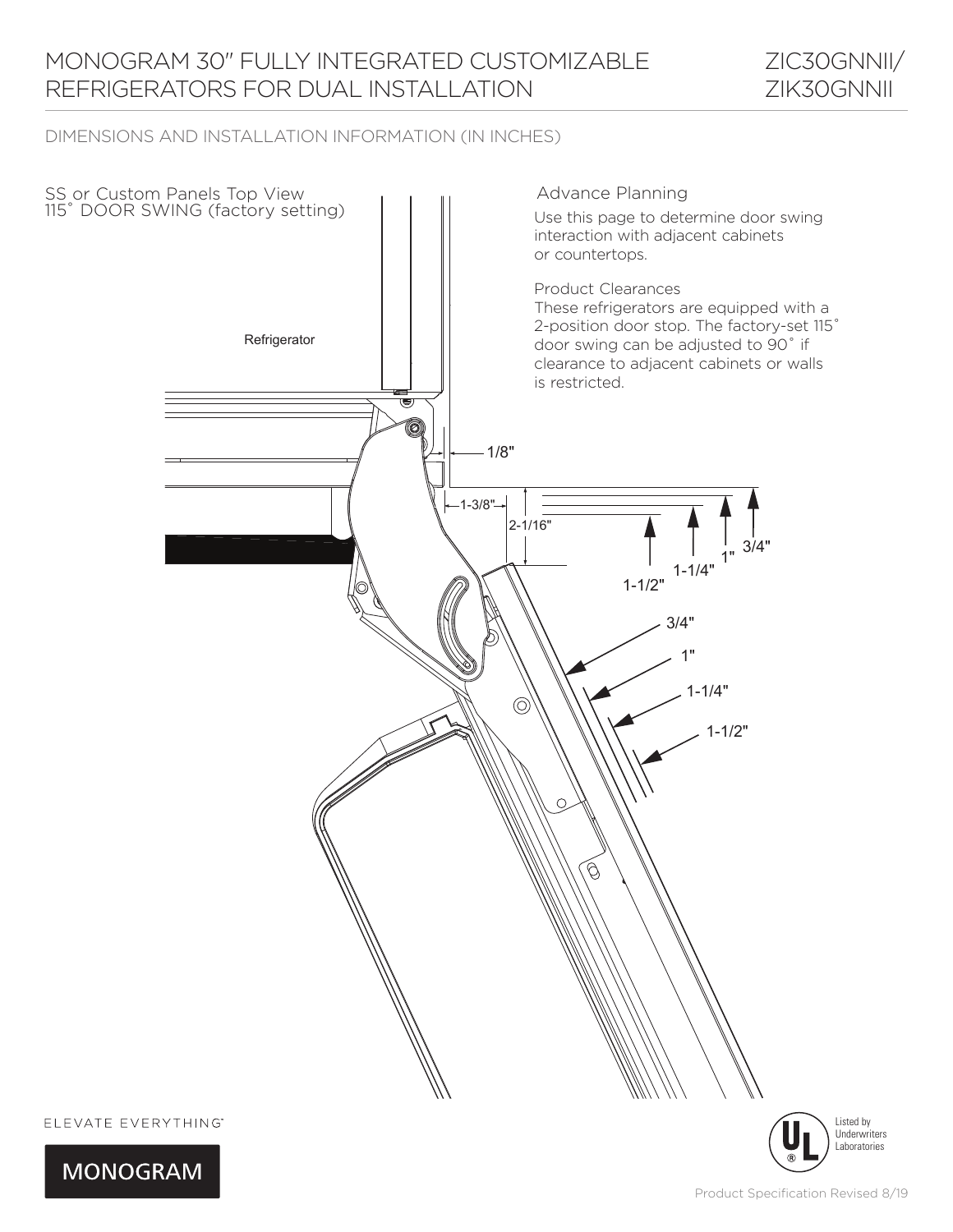### Advance Planning





Laboratories